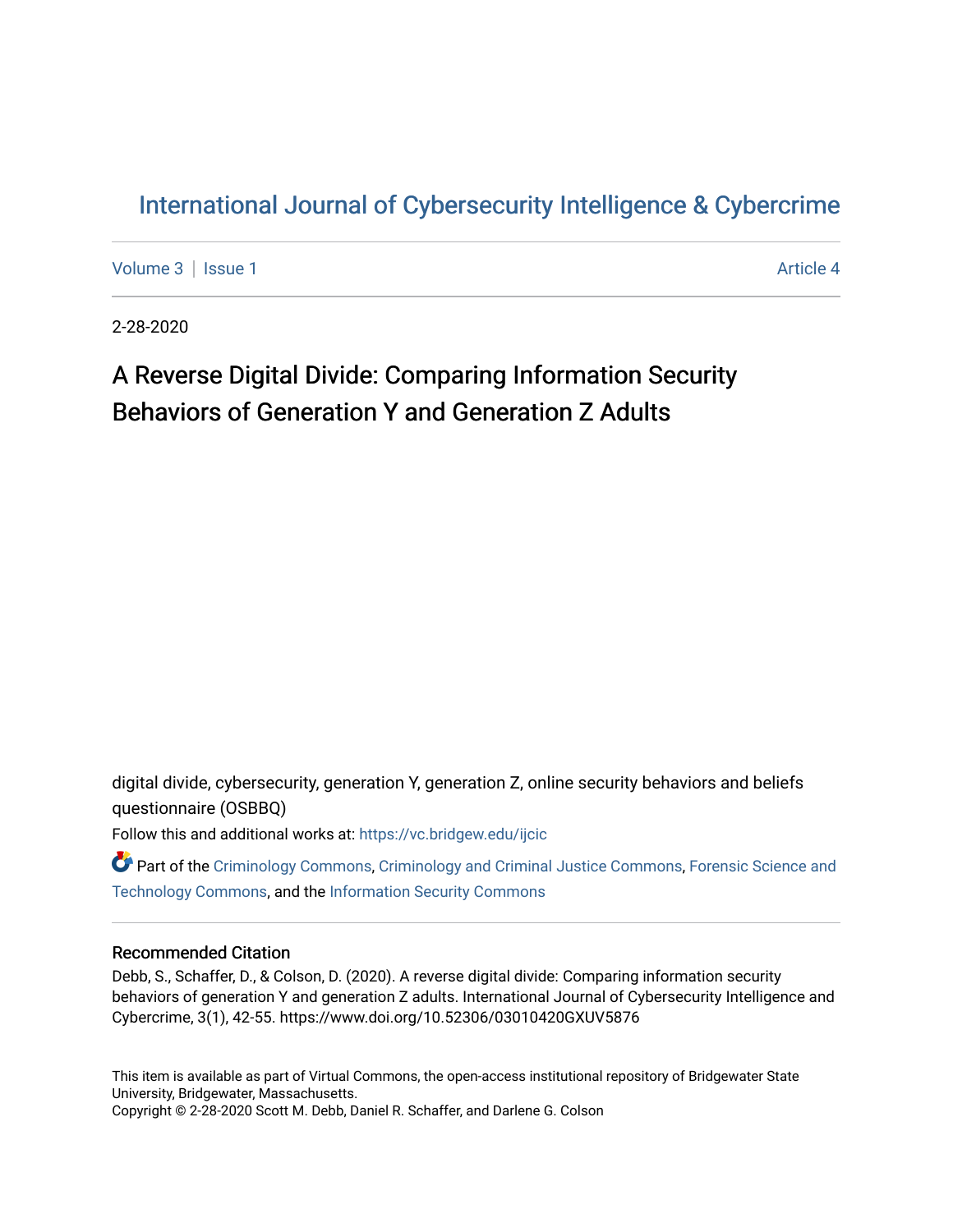Debb, S. M., Schaffer, D. R., & Colson, D. G. (2020). *International Journal of Cybersecurity Intelligence and Cybercrime, 3* (1), 42-55.

# **A Reverse Digital Divide: Comparing Information Security Behaviors of Generation Y and Generation Z Adults**

Scott M. Debb<sup>∗</sup> , Norfolk State University and Virginia Consortium Program in Clinical Psychology, U.S.A

Daniel R. Schaffer, Virginia Consortium Program in Clinical Psychology, U.S.A

Darlene G. Colson, Norfolk State University and Virginia Consortium Program in Clinical Psychology, U.S.A

*Keywords; digital divide, cybersecurity, generation Y, generation Z, online security behaviors and beliefs questionnaire (OSBBQ)*

#### **Abstract:**

Attitudes and behaviors toward cybersecurity best practices vary greatly across groups and generational context might impact how individuals conceptualize their accountability related to digital technology. There may also be age-based vulnerabilities resulting from personal perceptions about the importance of engaging in best-practices. However, age may not be as critical as experience when it comes to implementation of these behaviors. Using the Cybersecurity Behaviors subscale of the Online Security Behaviors and Beliefs Questionnaire (OSBBQ), this study compared the self-reported cybersecurity attitudes and behaviors across college-aged individuals from Generation Y and Generation Z. Data were derived from a convenience sample of predominantly African-American and Caucasian respondents (N=593) recruited from two public universities in Virginia, USA. Four of the eight OSBBQ subscale items demonstrated significant differences between Generation Y and Generation Z adults. Generation Y adults reported greater reviewing of privacy policies on social media, maintenance of antivirus updates, watching for unusual computer performance, and acting on malware alerts, but no significant differences on the other items. It is reasonable to assume that the observed elevated scores were accompanied by greater individual knowledge of information security simply because of being older as a cohort, suggesting that the group was also more experienced and less likely to perceive themselves as invulnerable to online victimization.

# **Introduction**

The shared global cyberspace, encumbered within an increasingly digital world, is available to most people around the world. Although most individuals interact within this shared online cyberspace—likely multiple times per day—there is not necessarily a common standard regarding what is normal behavior online. There is an amazing amount of variability regarding personal attitudes, beliefs, and cybersecurity behaviors related to the protection of personal information and aggressors

<sup>∗</sup>Corresponding author

Scott M. Debb, Ed.D., Department of Psychology, Norfolk State University, Brown Hall: 216, Norfolk, VA 23504, USA. Email: smdebb@nsu.edu

Reproduction, posting, transmission or other distribution or use of the article or any material therein, in any medium as permitted by written agreement of the International Journal of Cybersecurity Intelligence and Cybercrime, requires credit to the Journal as follows: "This Article originally appeared in International Journal of Cybersecurity Intelligence and Cybercrime (IJCIC), 2020 Vol. 3, Iss. 1, pp. 42-55" and notify the Journal of such publication. c 2020 IJCIC 2578-3289/2020/02

International Journal of Cybersecurity Intelligence and Cybercrime, Vol. 3, Iss. 1, Page. 42-55, Publication date: February 2020.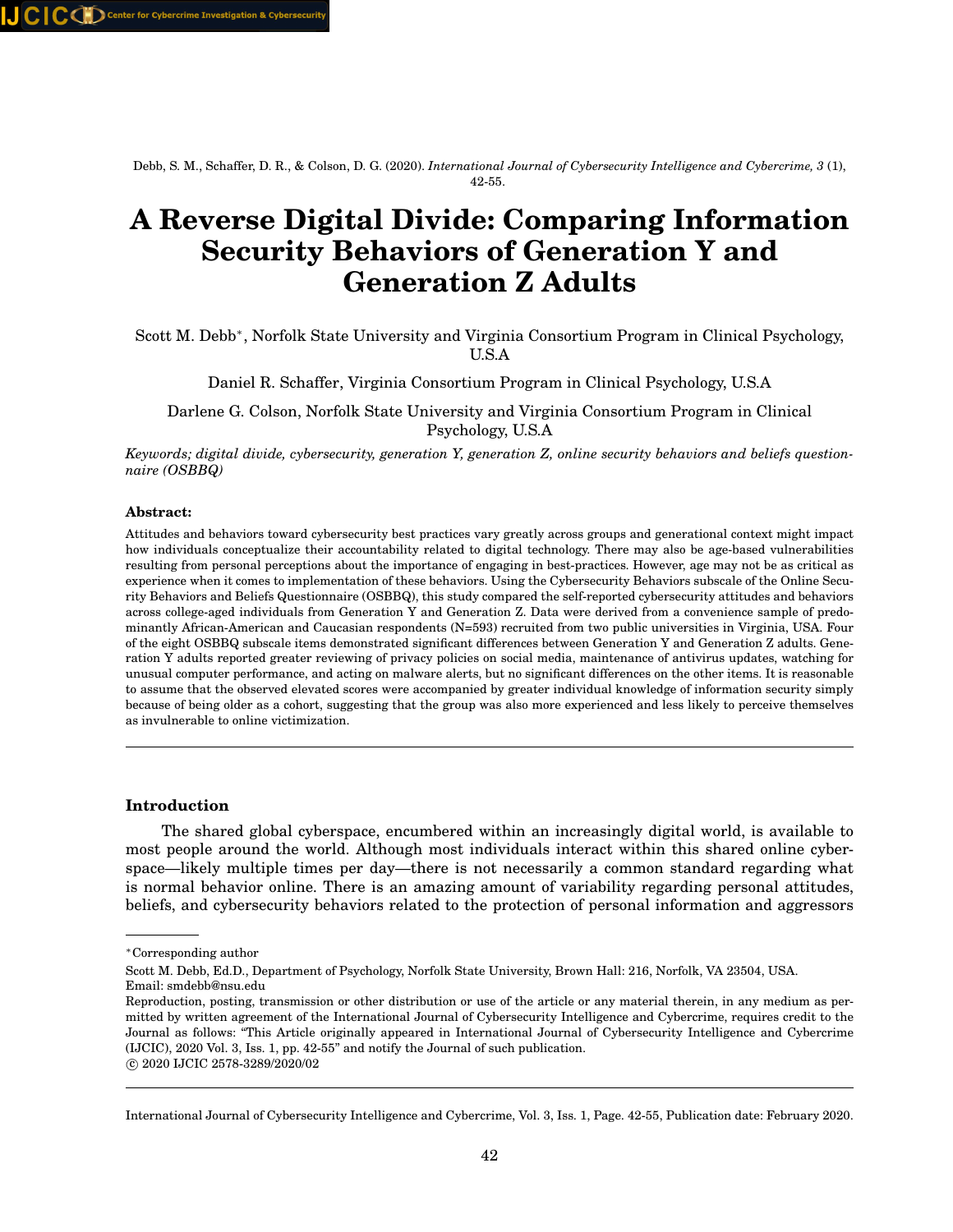victimized in cyberspace.

tend to prey on unassuming individuals who can be more easily (socially) engineered relative to techsavvier users (Mitnick & Simon, 2002; Parsons, Young, Butavicius, McCormac, Pattinson, & Jerram, 2015; Rezgui & Marks, 2008). That said, no individual or group is exempt from being targeted and

What happens online in cyberspace has real consequences in the offline world. Cybercrime is an increasingly looming threat not only to individuals, but governments as well, and publicly available information security safeguards and best-practices are disseminated to help protect the global citizenry from misuse, or unauthorized use, of their personal data and identity. This is exemplified by the investment in cybersecurity education and implementation provided by the United States Department of Homeland Security. Specifically, the Cybersecurity & Infrastructure Security Agency (CISA), housed within Homeland Security advises that with the interconnectedness of the world and the inherent advantages this affords, increased connectivity can yield increased risk of various forms of cybercrimes such as theft, fraud, and abuse, and that people who are (increasingly) reliant on digital technology need to be aware that this reliance makes our society as a whole more vulnerable to cyberattacks that take the form of corporate security breaches, spear phishing attempts, and social media fraud (CISA, n.d.). According to the National Cyber Awareness System, governments provide "a variety of information for users with varied technical expertise (and) those with more technical interest can read the Alerts, Analysis Reports, Current Activity, or Bulletins (whereas) users looking for more generalinterest pieces can read the Tips" (National Cyber Awareness System, n.d.).

Unfortunately, awareness should not be mistaken for action, and it only represents the starting point for the process safeguarding oneself online. Inevitably, individuals must act with effective and consistent behavior corresponding to established best practices. As an example of where the breakdown between information and implementation often occurs, consider that CISA notes that user authentication is extremely important in the cyber world and that passwords are the most common way people authenticate, yet the effectiveness of passwords for information security is only high when guidance regarding complexity and confidentiality are followed (CISA, 2018). Research consistently demonstrates the ineffectiveness of password use as a cybersecurity safeguard when individuals do not adhere to established guidance for making passwords safe and secure, which is most easily accomplished by increasing complexity and adding multi-layered authentication. When standards are not met, individual (and often employer) efforts at information security become compromised (Jenkins, Grimes, Proudfoot, & Lowry, 2014; Sen, 2018; Zimmermann & Renaud, 2019).

# *Technological Divide*

Given the omnipresence of digital technology embedded in daily life, it is essential to understand if generational gaps—typically expressed as the *digital divide*—continue to impact awareness, perception, and behaviors related to an individual's accountability for cybersecurity. In essence, everyone has a role in safeguarding the shared cyberspace; however, in an increasingly interconnected world, generational context might impact how someone perceives their role and responsibilities. The notion of a *digital divide* refers to the varying degrees of access to and proclivity toward use of technology across defined cohorts, although the phrase once offered reference to the distribution and value of (digital) information technology in society as a whole (Brants & Frissen, 2017). The generation to which an individual is chronologically associated may play a significant role in influencing this connection between knowing a best-practice and actually employing that practice in everyday life as a result of it becoming an internalized value.

International Journal of Cybersecurity Intelligence and Cybercrime, Vol. 3, Iss. 1, Page. 42-55, Publication date: February 2020.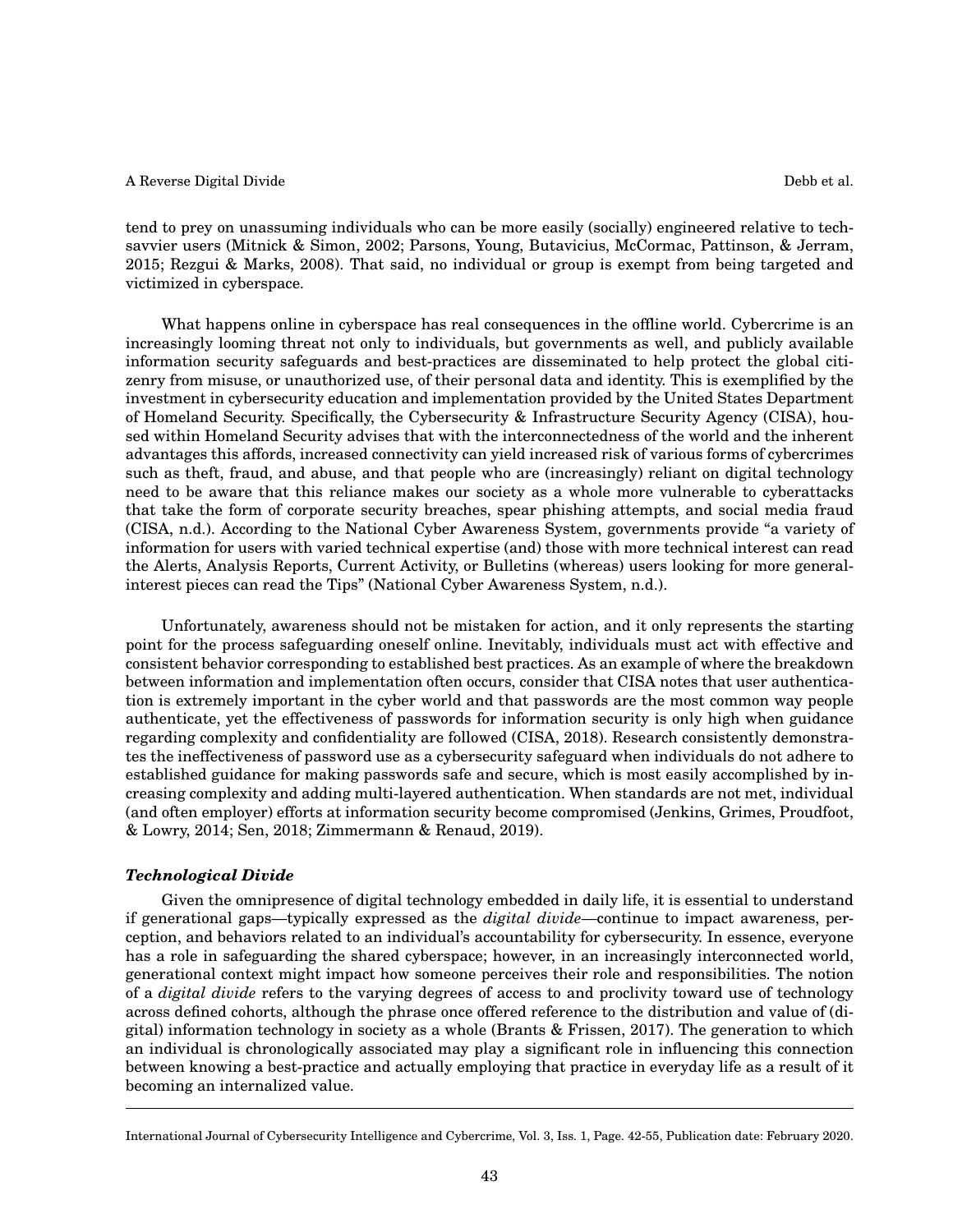Research suggests there is a general decline in what is generally understood as an age-based digital divide, most notably, in more developed nations (Holderness, 2013). Even though people with more experience tend to have more knowledge of security threats and therefore feel more confident in defending against cybersecurity threats (Huang, Rau, & Salvendy, 2010), generational differences may still play a significant role in how people perceive their ability to mitigate potential threats. For example, the notion of a grey divide posits that age-based obstacles might prohibit older adults from taking full advantage of digital avenues for communication and connectivity (Quan-Haase, Williams, Kicevski, Elueze, & Wellman, 2018), and that older adults may be less familiar with nuances of newer digital forms of interaction (Comunello, Ardèvo, Mulargia, & Belotti, 2016). On the other hand, evidence suggests that older individuals are fully capable of engaging in digital activities online (Pratt, 2018). Overall, it is still possible that different generations of technology users are more or less vulnerable to having their data misused due to their personal habits, learned throughout their own lives including the time period when they were first faced with being aware of digital safety needs.

When considering the attitudes and behaviors of digital immigrants relative to digital natives as an example, differences can be seen between individuals whose technology was singularly analog compared to those who were born into a world that was almost exclusively reliant on digital technology (Campos-Castillo, 2015). The divide can therefore be conceptualized as being fueled by many factors, including but not necessarily limited to age and experience. The terms *digital native* and *digital immigrant* were coined by Prensky (2001), referring to *natives* born around 1980 or late (highly associated with being greater and more proficient users of technology) and *immigrants* who are typically older adults not born into today's digitally-engaged world (and therefore assumed to be both less proficient and less frequent users of technology). What differentiates natives and immigrants is also qualitatively different relative to the distinction separating, for example, Baby Boomers (those born in the mid 1940's through the early 1960's) and subsequent generations. That said, those born over the past two decades are not simply natives to the digital world, they are seemingly more reliant upon it being present and operational as a fixed structure embedded within their environment (Colbert, Yee, & George, 2016). However, this does not necessarily assume these individuals have greater competence with regards to minimizing individual vulnerabilities that accompany the increased reliance and usage.

"The digital divide is not simply an issue of access, but also of obstacles to . . . use" (Kennedy, Wellman, & Klement, 2003, p. 73). In general, the knowledge of, and behaviors related to, information security for older adults may outrank those of younger adults who are no more than a few years their senior. While this could lead to a perception of decreased vulnerability when operating in online spaces, any differences need not be solely reliant on age. For example unsolicited disclosure online is often motivated by the desire for convenience and a desire to maintain relationships (Krasnova, Spiekermann, Koroleva, & Hildebrand (2010), neither of which is necessarily age dependent.

There is also the say-do gap that exists between the acquisition of knowledge and implementation of a behavioral practice (Daud, Rasiah, George, Asivatham, & Thangiah, 2018; Hoppa, 2018; Noble, Haytko, & Phillips, 2009). Simply having access to important information does not guarantee internalization of the significance of that information, nor the corresponding actions pursuant to those internalizations. It is also possible that experience using digital technology is more essential than chronological age, especially as people mature over the course of their life (Eshet-Alkalai & Chajut, 2009). Attitudes, access, proficiency, and reasons for using any form of digital technology are all critical components when trying to understand the 'say-do' gap (van Deursen & van Dijk, 2014)—referring to the continuum of possible behaviors existing between knowledge and action. As an example, consider that personal information concerning your whereabouts in real-time should be kept private in order

International Journal of Cybersecurity Intelligence and Cybercrime, Vol. 3, Iss. 1, Page. 42-55, Publication date: February 2020.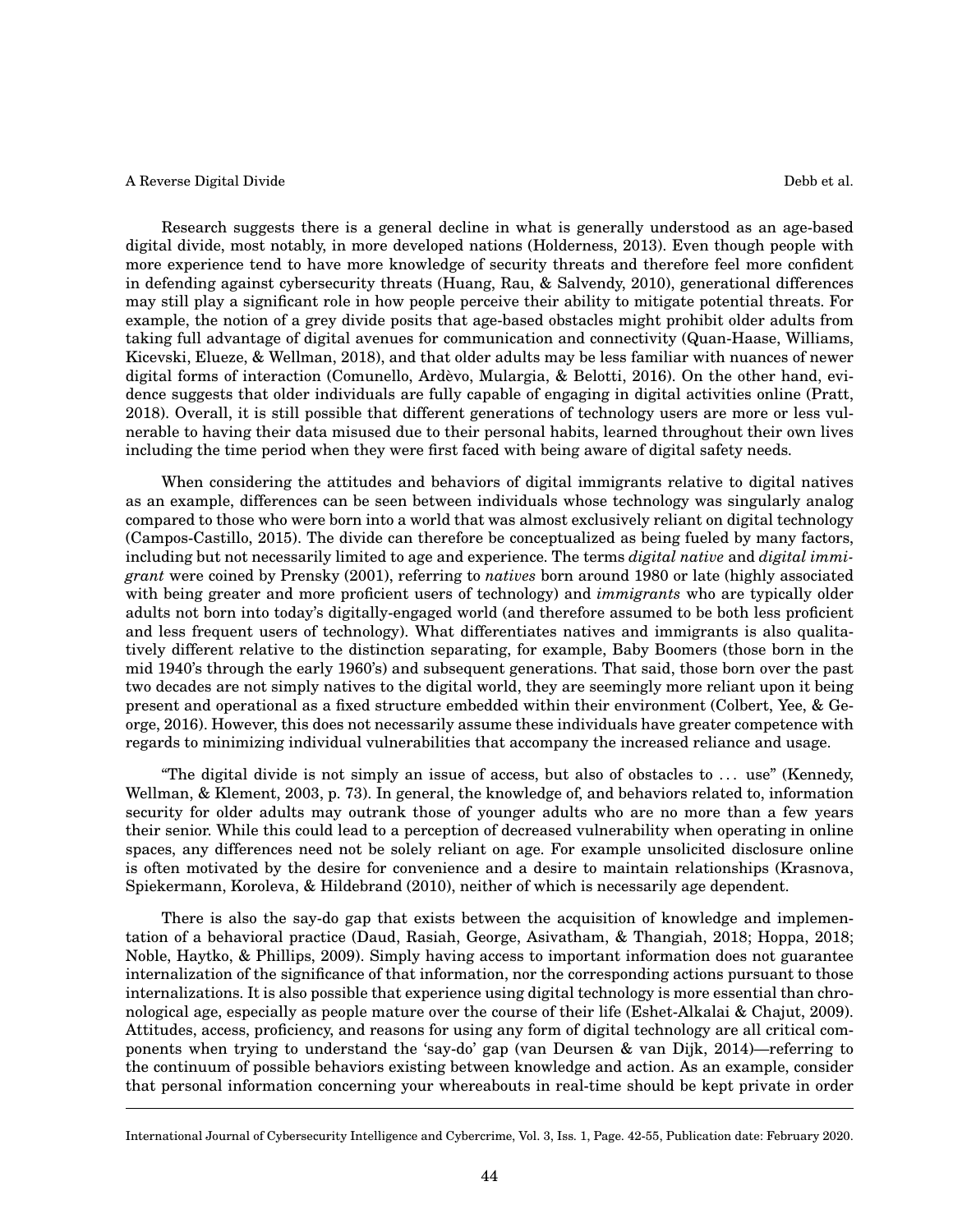to minimize the chances of being victimized resulting from the various forms of cybercrime aggressors typically engage in, yet many people expose themselves to unnecessary risk by publicly posting their daily activities online for everyone to access.

In terms of cyber-related security practices, there may even be a reverse digital divide impacting the integrity of society's information security infrastructure at a macro level. At face value, it may seem that older individuals who are adapting to newer technologies exert increased stress on the inherent limitations of the typical cybersecurity infrastructure found in home or organizational settings, but age does not always dictate vulnerability. This directly speaks to the human element—where there may be an automatic and biased assumption that as age increases so does risk—but in fact, it may be that "the most intractable aspects are in fact sociotechnical" (Jeong, Mihelcic, Oliver, & Rudolph, 2019, p 2). Developmental issues unique to the individual may be more important regarding what contributes to specific generational groups' engagement (or lack thereof) in essential cybersecurity practices.

# *Generations X, Y, & Z*

Who belongs to which generation is not exact, although there is general agreement of the approximate distinctions. One cause for this is in how the generations are defined across studies (Reisenwitz & Iyer, 2009). Both Generations X and Y are considered to be high adopters of digital technology, most notably the Internet (Lissitsa & Kol, 2016), yet there are subtle differences given what types of digital tools and products were being introduced at specific times throughout the past sixty years. According to Gurau (2012), Generation X—arguably those born between 1961 and 1979—are characterized by technological savviness, and Generation Y—those born between 1980 and 1999 are the Millennials who have the distinction of being the first generation born into a digitally high-tech world (Desy & Wolanskyj, 2017; Norum, 2003). Because each generation is defined by unique collective experiences and values, differences in attitudes and behaviors are often visible despite the often small and seemingly inconsequential differences in year of birth. According to DelCampo, Haggerty, and Knippel (2017), although generational differences have always been present, the increase in life expectancies has resulted in most recent several generations "working side by side" (p. 1).

Consider that emerging adults have used technology in almost all aspects of their lives and from a very early age. This is exemplified by the staggering number of users of the Internet and social media. In one recent study of the general population in the United States, results showed that well over 80% of young adults ages 18-29 actively interacted with at least one social media site, and that nearly 100% of young adults use the Internet (Perrin, 2015).

Generation Z represents the current wave of individuals entering and exploring emerging adulthood. This is a unique period of development between adolescence and mid-late twenties characterized by significant developmental changes that promote movement toward becoming self-sufficient and independent (Arnett, 2000). It is also a time where perceived invulnerability is likely to be greater. Accordingly, these individuals may be less concerned about cybersecurity threats that might result from omission of basic security practices (Lapsley & Hill, 2010). Research has demonstrated that young adults are at greater risk of victimization from cybersecurity attacks (Algarni, Xu, & Chan, 2015; Rezgui & Marks, 2008), possibly resulting from the amount of personal information disclosed online (Fogel & Nehmad, 2009; Litt, 2013).

It seems that for some people, it is not until after being victimized that perceived invulnerability begins to change; however, simply being victimized may not necessarily motivate an individual to engage in more frequent cyber security best-practices (Chen, Beaudoin, & Hong, 2017). Research examining Generation Z in particular has demonstrated this cohort's collective knowledge and understan-

International Journal of Cybersecurity Intelligence and Cybercrime, Vol. 3, Iss. 1, Page. 42-55, Publication date: February 2020.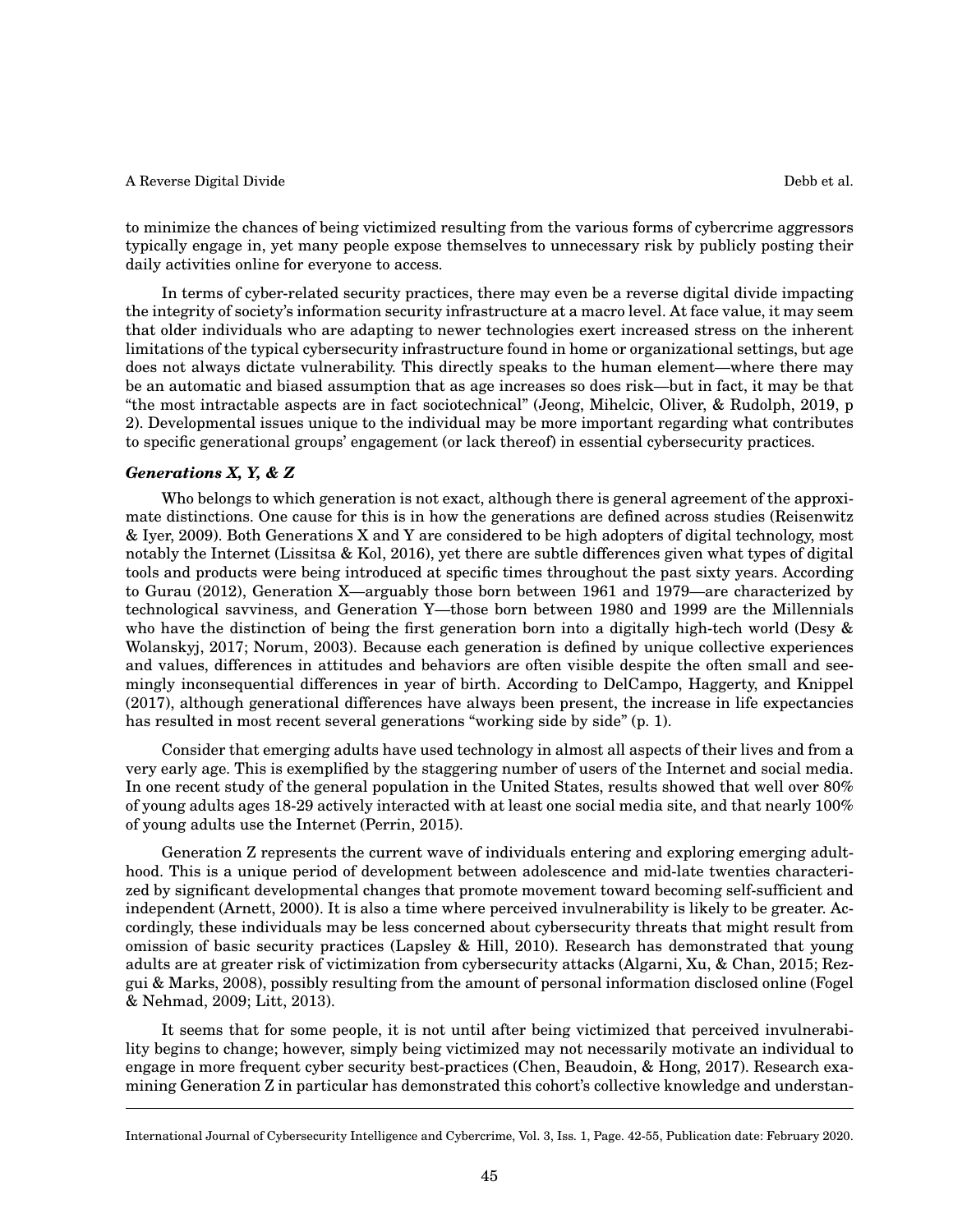ding regarding the need for cyber security, but with poorer consistency compared to other generations (Kim, 2014). In one study, college students under 20 years of age demonstrated the lowest scores on knowledge of information security awareness when assessed using a self-report questionnaire (Farooq, Isoaho, Virtanen, & Isoaho, 2015).

In addition, distinctions between what constitutes Generation Y versus Generation Z appear to be somewhat arbitrary. Cilliers (2017) defines Generation Y as individuals born between 1980 and 1995, and Generation Z as individuals born from 1996 and on. Jiří (2016) also considers Generation Z as beginning in 1996 but Generation Y as beginning in 1977. Nagy (2017) defined Generation Y as 1977-1994 and Generation Z as 1995-2012. Goh and Lee (2018) defined Generation Y as individuals born 1980-1998 and Generation Z as individuals born 1995 through 2009. Other authors suggest that Generation Y includes individuals born 1977-1994 and Generation Z as individuals born in 1995 and later (Morton, 2002; Noble et al., 2009). For the purposes of this study, Generation Y was defined as individuals born 1977-1994, and Generation Z was defined as individuals born 1995 and later.

Rapid growth and changes in technology are also impacting social attitudes toward cybersecurity as a general facet of an increasingly global society (Colwill, 2009). Research suggests that an individual's perception of information security significantly impact behaviors and decision-making (Huang, Rau, Salvendy, Gao, & Zhou, 2011). Despite this, the human component inherent to all cyber security still suffers from gaps between an individual's intent and their actual behavior (Shropshire, Warkentin, & Sharma, 2015). One possible explanation for this 'say-do' gap is the presence of the hypothetical bias, which is defined as an overestimation of willingness (intent) or an inaccurate estimation of positive (behavioral) outcomes when examining a given behavior (Ajzen, Brown, & Carvajal, 2004). Notwithstanding, there is evidence to suggest that knowledge of information security policies and procedures predict positive attitudes towards these policies, and further, that information security knowledge and attitudes are positively related to self-reported behavior (Parsons, McCormac, Butavicius, Pattinson, & Jerram, 2014).

In a study investigating perceptions of information security towards security threats such as viruses, spam, and password attacks, researchers have demonstrated that a person's knowledge of threats to information security, the impact of the threat (e.g., the duration and scope), perceived severity of the threat (e.g., degree of harm and consequences), and past exposure to threats relate to participants' perceptions of the overall danger associated with specific threats (Huang, et al., 2010). Interestingly, perceptions of information security threats were dependent upon the types of losses associated with those threats, and people seemed to be more concerned by a threat if it was likely to result in potential financial loss or personal inconvenience. This suggests that people might be more motivated to engage in specific practices only in circumstances where they perceive the threat as directly related to some aspect of their personal or professional well-being, rather than a more overarching urgency pervading daily life.

# *Purpose of Study*

Although young adults may be known for their tech savviness (as evidenced by their ability to navigate the Internet and engage on social media), there is a potential area of weakness regarding perceived information security awareness and corresponding behaviors that differ based on generational cohort. It seems reasonable to assume significant differences would exist between the attitudes and behaviors of older generations (Baby Boomers and Generation X compared to Generation Z for example); however, there is less understanding about the differences that might exist between the two most recent digitally native generations. As such, the current study sought to compare the information

International Journal of Cybersecurity Intelligence and Cybercrime, Vol. 3, Iss. 1, Page. 42-55, Publication date: February 2020.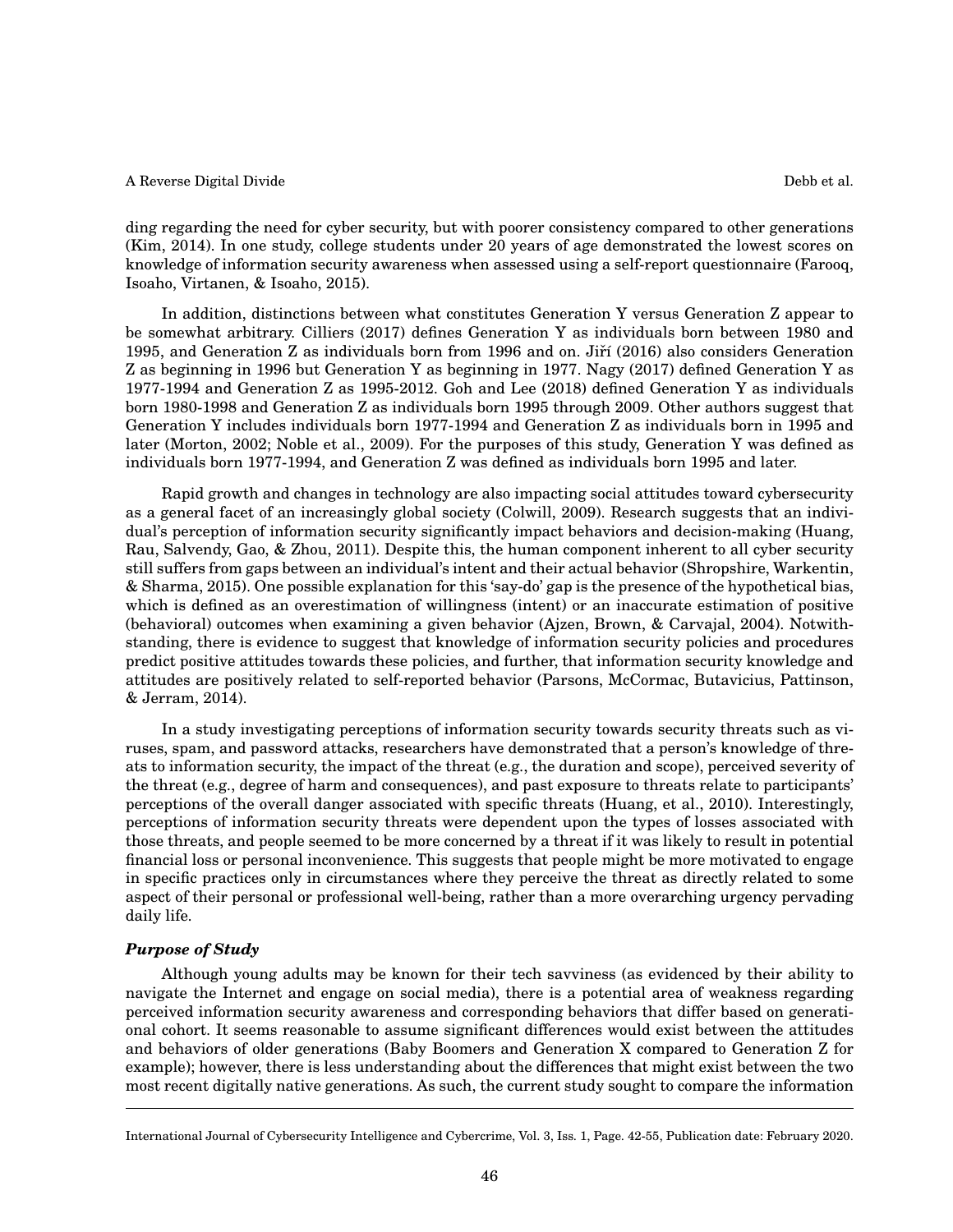security attitudes and behaviors of Generation Y Millennials born between 1977 and 1995 and Generation Z adults born after 1995 to help examine potential differences in information security awareness and practices. Having a better understanding of these relationships can provide insight into the online behaviors of digitally native emerging adults.

# **Methods**

#### *Sample*

Data were obtained from students recruited from two public universities—one a large and culturally diverse research oriented school and the other a smaller Historically Black university—in a semi-urban area of southern Virginia. Collecting data as part of convenience sampling was approved by the Institutional Review Boards at both institutions. Participants at the larger school were recruited through the university's research pool database for psychology students, and participants at the smaller school were granted access to the survey via a secure hyperlink provided via email announcements. All participants provided informed consent prior to accessing the surveys. Participants had to be born between 1977 and 1999, ensuring they were from Generation Y or Z and at least 18 years old.

Data from 688 respondents were collected during the 2017-2018 academic school year. Of these, 67 respondents were removed prior to further analyses for not reporting their year of birth. Further, 28 respondents were removed for not answering items other than the demographics questionnaire. The resulting sample for this study was 593 respondents, with an average age of 22.06 years (*SD* = 4.80). When examined by generation, the average age of Generation Y individuals was  $27.48$  years  $(SD =$ 5.02, median = 25.50) and 19.52 years for Generation Z (*SD* = 1.33, median = 19.00).

# *Measures*

*Demographic information..* A demographics questionnaire created for this study asked participants to self-report their age, gender, race, and ethnicity. The majority of the sample were African American or Caucasian female undergraduate students, approximately 65% of whom were born between 1995 and 1999. These data are itemized in Table 1.

| <b>Table 1. Sample Demographics and Descriptive Statistics</b> |                        |          |  |  |
|----------------------------------------------------------------|------------------------|----------|--|--|
|                                                                | N                      | $\%$     |  |  |
| Generational Classification                                    |                        |          |  |  |
| Generation Y (1977-1994)                                       | 209                    | 35.20%   |  |  |
| Generation Z (1995-1999)                                       | 384                    | 64.80%   |  |  |
| University Affiliation                                         |                        |          |  |  |
| Larger Research Institution                                    | 493                    | 83.10%   |  |  |
| Liberal Arts HBCU                                              | 100                    | 16.90%   |  |  |
| Gender                                                         |                        |          |  |  |
| Male                                                           | 119                    | 20.10%   |  |  |
| Female                                                         | 472                    | 79.60%   |  |  |
| Other                                                          | 2                      | $0.30\%$ |  |  |
| Race                                                           |                        |          |  |  |
| African American                                               | 250                    | 42.20%   |  |  |
| Alaskan Native                                                 |                        | $0.20\%$ |  |  |
| American Indian / Native American                              | 3                      | 0.50%    |  |  |
| Asian / Asian American                                         | 24                     | 4.00%    |  |  |
|                                                                | Continued on next page |          |  |  |

International Journal of Cybersecurity Intelligence and Cybercrime, Vol. 3, Iss. 1, Page. 42-55, Publication date: February 2020.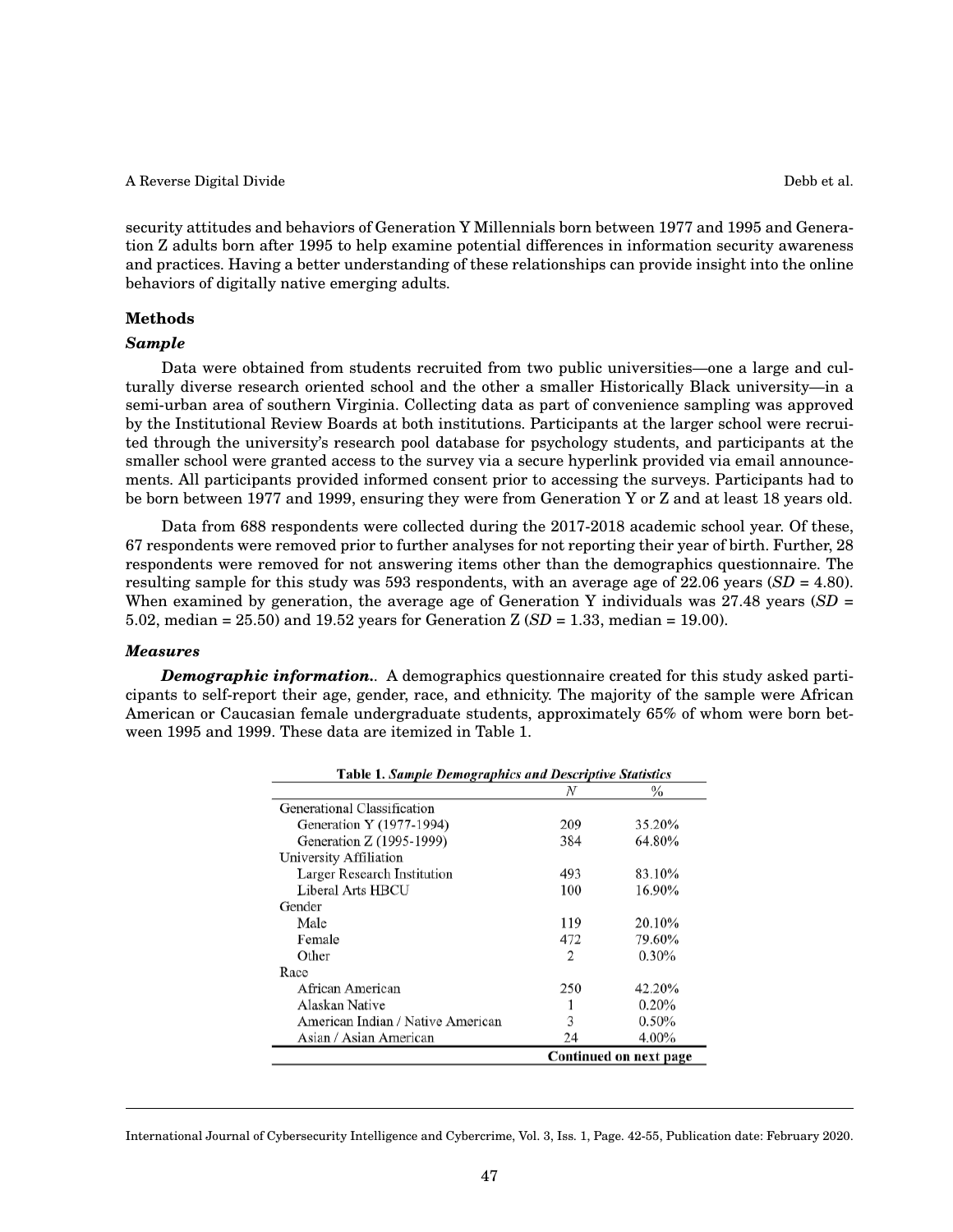|                                    | Table 1. Continued from previous page |               |  |
|------------------------------------|---------------------------------------|---------------|--|
|                                    | N                                     | $\frac{0}{0}$ |  |
| Caucasian / White                  | 229                                   | 38.60%        |  |
| Latino/a                           | 42                                    | 7.1%          |  |
| Hawaiian Native / Pacific Islander | 5                                     | 0.80%         |  |
| Multiracial                        | 39                                    | 6.60%         |  |
| Ethnicity                          |                                       |               |  |
| Hispanic                           | 59                                    | 9.90%         |  |
| Non-Hispanic                       | 521                                   | 87.90%        |  |
| [Unreported]                       | 13                                    | 2.20%         |  |
| <b>Current Academic Status</b>     |                                       |               |  |
| Freshman                           | 130                                   | 21.90%        |  |
| Sophomore                          | 107                                   | 18.00%        |  |
| Junior                             | 141                                   | 23.80%        |  |
| Senior                             | 202                                   | 34.10%        |  |
| Graduate Student                   | 13                                    | 2.20%         |  |

*Information Security Behaviors..* The current study utilized a portion of the items from the Online Security Behaviors and Beliefs Questionnaire (OSBBQ), which is a Likert-scaled questionnaire consisting of 75 items assessing perceptions of information security awareness and associated selfreported behaviors (Anwar, He, Ash, Yuan, Li, & Xu, 2017; Li, He, Ash, Xu, Anwar, & Yuan, 2014; Li et al., 2019). Initially developed for use within a corporate employee population, items ask respondents to rate their degree of comfort with specific information and cybersecurity-related tasks and to evaluate their computer and Internet abilities. For the purpose of this study, only the subscale assessing selfreported cybersecurity behaviors were included (see Table 2), as other items regarding computing skills and proficiency are more directly related to vocational environments and were therefore not relevant to the research question of this study.

#### **Table 2.** *Cyber Security Behavior Items of the OSBBQ*

- 1 I use different passwords for my different social media accounts (e.g., Facebook, Twitter, LinkedIn).
- 2 I usually review privacy/security settings on my social media sites (e.g., Facebook, Twitter, LinkedIn).
- 3 I keep the anti-virus software on my computer up-to-date.
- 4 I watch for unusual computer behaviors/responses
- (e.g., computer slowing down or freezing up, pop-up windows, etc.).
- 5 I do not open email attachments from people whom I do not know.
- 6 I have never sent sensitive information (such as account numbers, passwords, and social security number) via email or using social media.
- 7 I back up important files on my computer.
- 8 I always act on any malware alerts that I receive.
- 9 I don't click on short URLs posted on social media sites unless I know where the links will really take me.

# **Results**

The data were first assessed for missingness in response patterns. A missing values analysis was performed using SPSS (version 25) on each of the nine cyber security behavior items on the OSBBQ. All items demonstrated less than 1% missingness with the exception of item 5 ("I do not open email attachments from people whom I do not know"), which demonstrated 16% missingness. The missingness response pattern on item 5 was found to be significantly correlated with response patterns on two other items (item 3,  $p = .029$ ; and item 8,  $p = .007$ ). As a result, item 5 was removed from further analyses.

International Journal of Cybersecurity Intelligence and Cybercrime, Vol. 3, Iss. 1, Page. 42-55, Publication date: February 2020.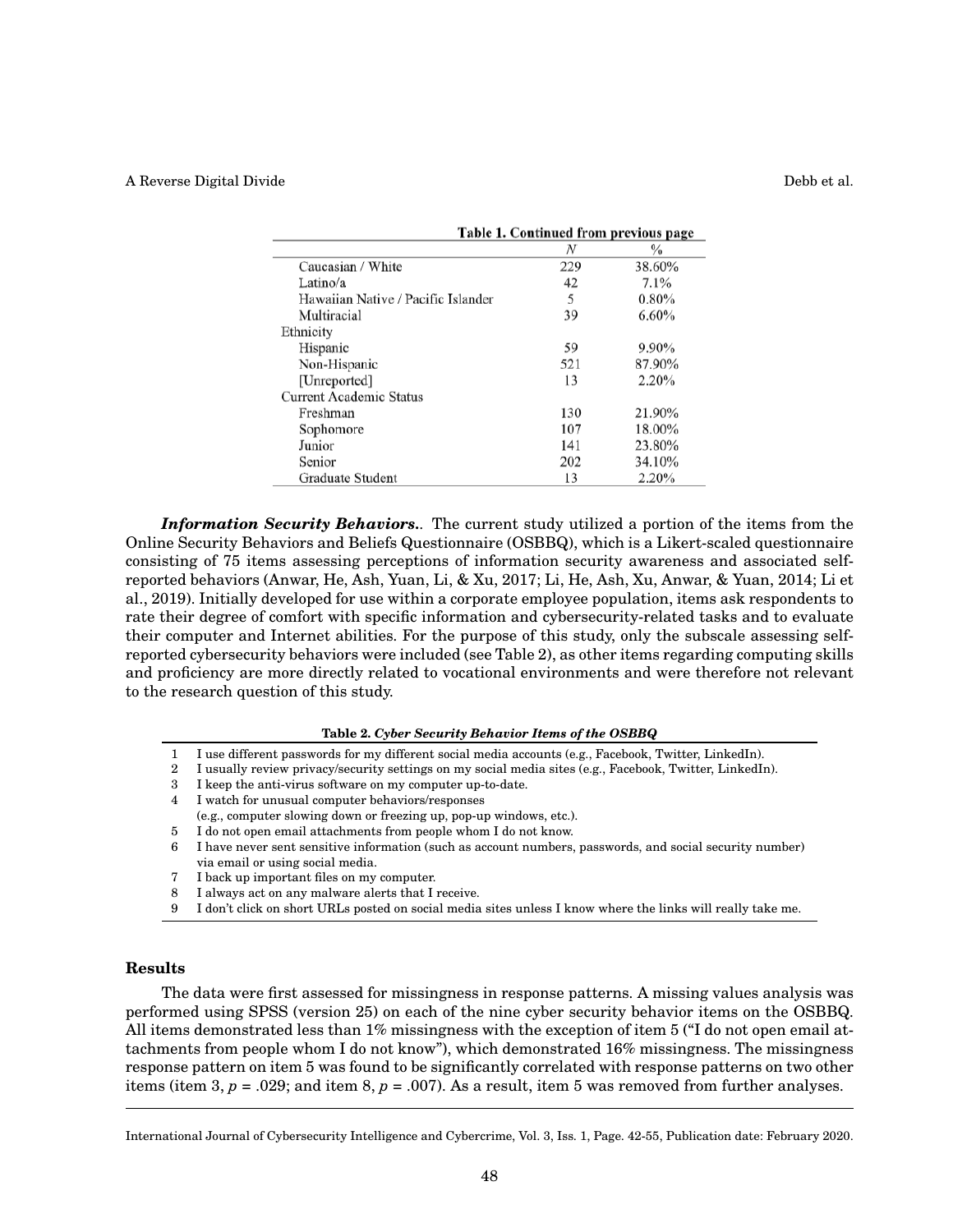Response data for the remaining eight items were assessed for normality of response distribution. All items fell within the acceptable range for both skewness and kurtosis  $\langle \langle 1.96|$ ; Sheskin, 2011). A series of independent samples t-tests were performed to assess for response differences in each item between Generation Y and Generation Z adult participants. Of note, the distribution of Generation Y and Generation Z adults in this sample lead to an oversampling of Generation Z adults. As a result, the sample in these analyses could not claim relative equality in group sample sizes (Generation Y = 35.20% of sample; Generation Z adults = 64.80% of sample). Levine's Test of Equality of Variances was non-significant for all comparisons, indicating satisfactory levels of homogeneity in between-group variances. All other assumptions of independent samples *t*-tests were met. Results of the analysis are provided in Table 3.

| <b>Table 3. Independent Samples t-Test Results</b> |           |     |         |             |                    |
|----------------------------------------------------|-----------|-----|---------|-------------|--------------------|
|                                                    |           |     |         | 95% CI      |                    |
| Item $#$                                           |           | df  | MD      | Lower Bound | <b>Upper Bound</b> |
|                                                    | 1.70      | 591 | $-0.26$ | $-0.57$     | 0.04               |
| 2                                                  | $2.53*$   | 591 | $-0.38$ | $-0.67$     | $-0.09$            |
| 3                                                  | $4.37***$ | 591 | $-0.59$ | $-0.86$     | $-0.33$            |
| 4                                                  | $3.73***$ | 591 | $-0.40$ | $-0.61$     | $-0.19$            |
| 5                                                  |           | --  | --      | --          | --                 |
| 6                                                  | $-0.12$   | 591 | 0.02    | $-0.25$     | 0.28               |
|                                                    | 0.61      | 591 | $-0.08$ | $-0.33$     | 0.17               |
| 8                                                  | $2.95**$  | 591 | $-0.41$ | $-0.68$     | $-0.14$            |
| 9                                                  | 1.73      | 591 | $-0.25$ | $-0.52$     | 0.03               |
| * $p < 0.05$<br>$p < .01$ *** $p < .001$<br>**     |           |     |         |             |                    |

Four of the eight subscale items demonstrated significant differences between Generation Y and Generation Z adults: item 2 (*reviewing privacy/security policies on social media accounts*), item 3 (*maintaining anti-virus software updates*), item 4 (*watching for unusual computer behaviors/responses*), and item 8 (*acting on malware alerts*). Generation Y participants endorsed greater cyber security practices compared to Generation Z adults specifically for these four items (see Table 4). Statistical significance was observed for items 3 and 4 at the *p*< .001 level, item 8 at the *p*<.01 level, and item 2 at the *p*<.05 level.

| Table 4. Generation Y and Z Adults, OSBBQ Cybersecurity |  |  |
|---------------------------------------------------------|--|--|
| <b>Behaviors Subscale Response Averages</b>             |  |  |

| Denariois Subscute Response Arerages |                                   |                                   |  |
|--------------------------------------|-----------------------------------|-----------------------------------|--|
| Item $#$                             | <b>Generation Y Response Mean</b> | Generation Z Adults Response Mean |  |
|                                      | 4.95                              | 4.68                              |  |
| $2*$                                 | 4.86                              | 4.48                              |  |
| $3***$                               | 5.36                              | 4.77                              |  |
| $4***$                               | 5.81                              | 5.41                              |  |
| 6                                    | 5.48                              | 5.49                              |  |
|                                      | 5.22                              | 5.14                              |  |
| $8**$                                | 4.94                              | 4.53                              |  |
| Q                                    | 4.99                              | 4.74                              |  |

\* significant *t*-test difference,  $p < .05$ 

\*\* significant *t*-test difference,  $p < .01$ 

\*\*\* significant *t*-test difference,  $p < .001$ 

International Journal of Cybersecurity Intelligence and Cybercrime, Vol. 3, Iss. 1, Page. 42-55, Publication date: February 2020.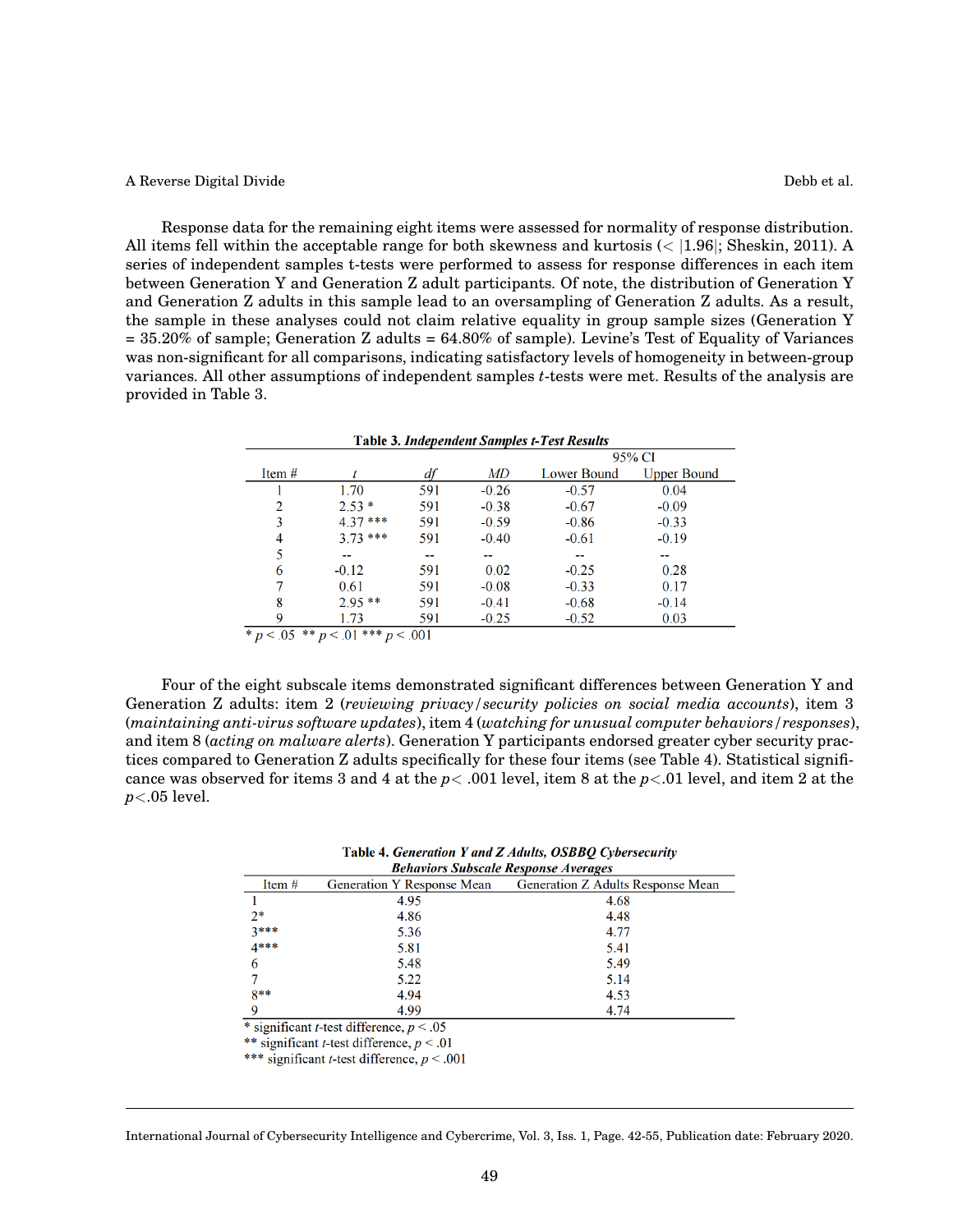#### **Discussion**

This study considered the potential role of generational cohort as an influencer of information security attitudes and self-reported practices of college student adults from Generation Y and Generation Z—individuals born between 1977 and 1999. Results showed that the younger, Generation Z adults from this sample demonstrated less endorsement of widely known cybersecurity best practices. This was observed in items specifically focused on reviewing privacy policies (item 2), noticing unusual computer performance (item 4), and having an awareness of antivirus and malware automatic notifications (items 3 and 8). Data suggest that Generation Y individuals from this self-report sample being engaged in safer information security practices compared to their Generation Z counterparts. It is reasonable to assume that the safer practices the older group self-reported is accompanied by greater knowledge of information security simply because of the additional years of being engaged in a digital-technology world. Specifically, it was hypothesized that Generation Y would rank higher than Generation Z adults on the OSBBQ Cybersecurity Awareness subscale, and significant differences

In 2015, then President of the United States Obama compared the current state of the collective cyberspace to the *Wild West*, implying that it needed a sheriff to consistently safeguard this publicly shared space (NPR, 2015). Given that Generation Z adults were barely adolescents at that time, it is understandable that Generation Y adults may comparatively seem to be more hypervigilant to potential risks. As a general perception of how the two cohorts may perceive their online presence, Generation Y adults may be less likely to perceive themselves as invulnerable in this 'wild west', yet the pervasiveness of digital technology in our society appears to be increasing digital literacy, ultimately leading towards the thinning of the generationally-based digital divide.

were observed for half of the items included in the analysis.

From a developmental perspective, it is possible that the normal adaptations that occur throughout one's life impacted how individuals in this study perceived the literal meaning of the items. This could be due to cultural differences inherent to their generational cohort and the individual experiences that occur over time with age. For example, people tend to lose their sense of invulnerability as they age (Denscombe & Drucquer, 1999) and generation Y adults grew up in a world where adapting to privacy and cybersecurity threats were first becoming more commonplace. These individuals are now at an age where the realities of (online) risk have become part of their conscious awareness as it relates to their lack of invulnerability.

We can assume that "digital immigrants... have progressed rapidly in moving into the digital world – adapting to and relying more on technology for work and personal use," (Autry & Berge, 2011, p. 461), potentially making them more vigilant as a generational cohort. Participants report of what was internally motivated them to be vigilant and behave in accordance with best-practices could have been negatively impacted. Research suggests that people who have not been personally affected by a significant cybersecurity breach tend to not have the urgency that motivates people to engage in best-practices consistently (Dodel & Mesch, 2017). In essence, when external motivators to behave are minimal, there is a stronger possibility of succumbing to the say-do gap. It is possible that individuals from this sample may become more motivated if they had been severely victimized at some point in their lives; however, this data was not collected. Data from this study did suggest that these participants were motivated by some, but not all, cybersecurity-related factors (as identified by the OSBBQ).

Despite this, the digital divide continues to close as a result of the omnipresence of technology across our globally connected society. Future generations are likely to experience an entirely different cyberspace with different types of threats that cannot necessarily be quantified by traditional

International Journal of Cybersecurity Intelligence and Cybercrime, Vol. 3, Iss. 1, Page. 42-55, Publication date: February 2020.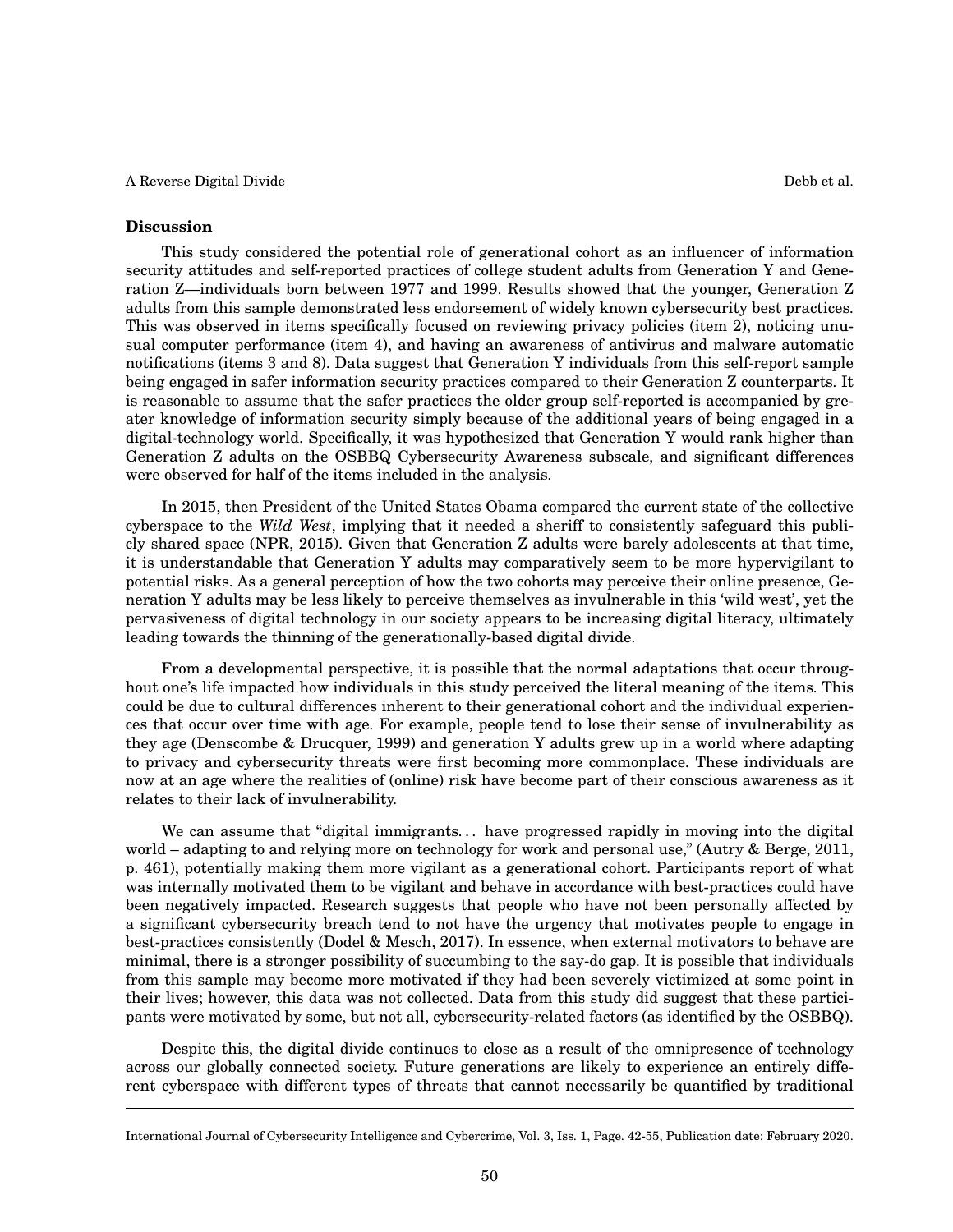self-report instrumentation pertaining to isolated events such as opening email attachments and reviewing social media policies. The future digital divide may actually reflect how each of us perceive our interconnected accountability for the portions of cyberspace we dynamically occupy from a sociodemographic perspective, rather than generational.

# *Limitations & Future Directions*

Although this study provides useful insights about the presence of and nature surrounding generational differences in cyber security attitudes and behaviors, it is not without its limitations. First, this was a cross-sectional study that did not allow for the examination of change in perceptions over time. Second, all data were derived from participant self-report and therefore do not speak to possible differences between Generation Y and Generation Z's intended behaviors and their actual behaviors. Third, while the sample was ethnically diverse, it primarily consisted of African American and Caucasian female undergraduate students from a convenience sample, which was expected given the student populations at both schools. Accordingly, inferences between results from this sample and hypothesized results from other populations cannot be taken for granted. Future studies should aim to bridge the gap on information and online security attitudes and behaviors between corporate environment employees and other cohorts, specifically emerging adults. As such, the range of ages included could be increased in future studies in order to make more meaningful comparisons between the generations.

# **Conclusion**

This study examined the cybersecurity attitudes and self-reported behaviors of Generation Y and Generation Z adults. Data suggest that there was a statistically significant difference between how these two groups of adults were conceptualizing specific components of cybersecurity—most notably the direct feedback from their computer's software. As the sociotechnological divide overtakes any remaining digital divide, researchers should continue to assess the interrelationships between human performance and the ever-increasing automation embedded within society in order to better understand and subsequently mitigate the negative effects of the knowledge (say) – performance (do) gap.

# **Acknowledgments**

The authors would like to acknowledge the Cybersecurity Research Complex and Center of Excellence in Cybersecurity at Norfolk State University for supporting this research.

# **Declaration of Interest Statement**

The authors declare that they have no conflicts of interest.

# **References**

- Ajzen, I., Brown, T., & Carvajal, F. (2004). Explaining the discrepancy between intentions and actions: the case of hypothetical bias in contingent valuation. *Personality & Social Psychology Bulletin, 30*, 1108-1121.
- Algarni, A., Xu, Y., & Chan, T. (2015, December). Susceptibility to social engineering in social networking sites: The case of Facebook. In 36th International Conference on Information Systems (ICIS 2015), Fort Worth: Texas. Retrieved from http://eprints.qut.edu.au/89392/
- Anwar, M., He, W., Ash, I., Yuan, X., Li, L., & Xu, L. (2017). Gender difference and employees' cybersecurity behaviors. *Computers in Human Behavior, 69*, 437-443.

International Journal of Cybersecurity Intelligence and Cybercrime, Vol. 3, Iss. 1, Page. 42-55, Publication date: February 2020.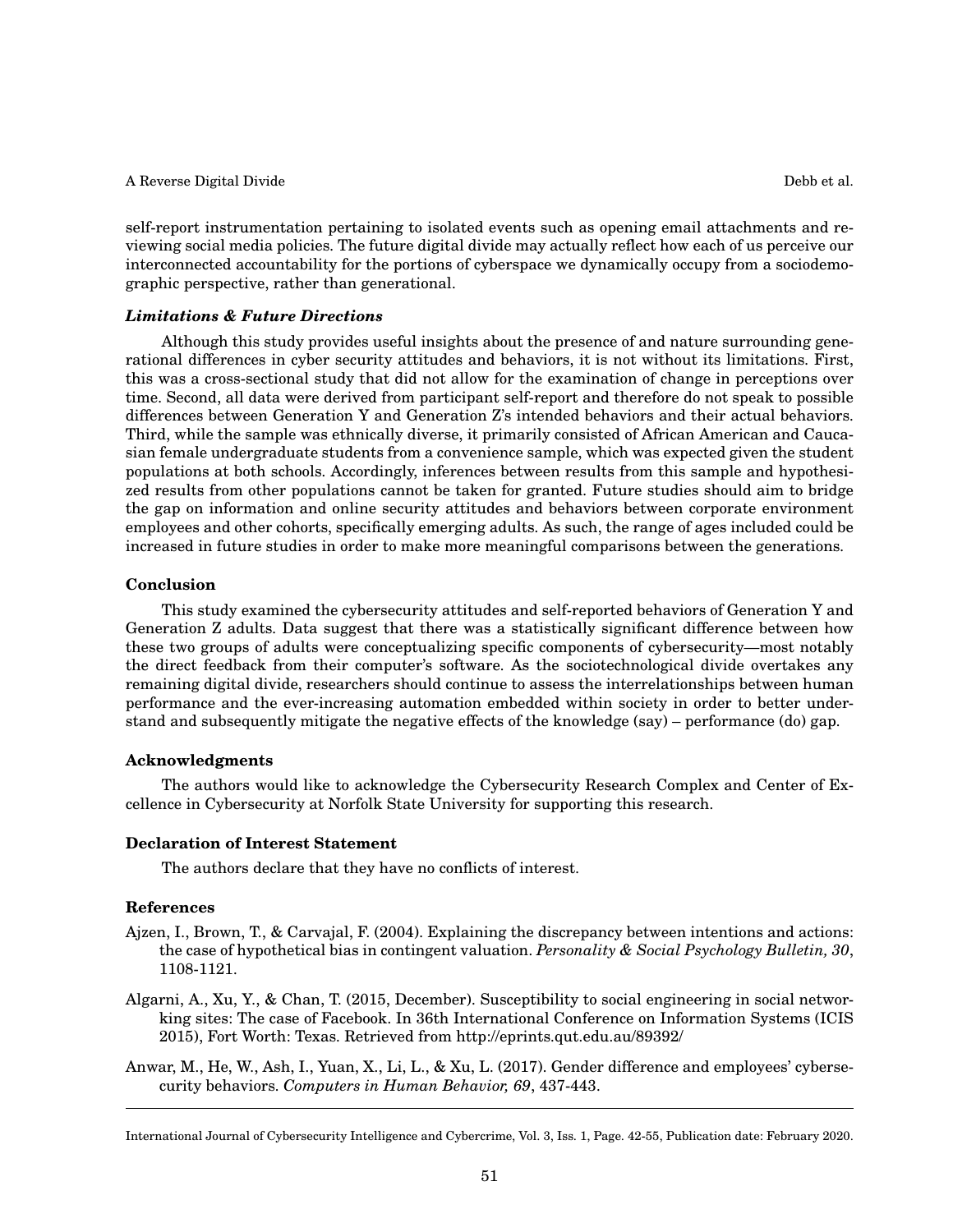- 
- Arnett, J.J. (2000). Emerging adulthood: A theory of development from the late teens through the twenties. *American Psychologist, 55*, 469-480.
- Autry Jr, A.J., & Berge, Z. (2011). Digital natives and digital immigrants: Getting to know each other. *Industrial & Commercial Training, 43*(7), 460-466.
- Brants, K., & Frissen, V. (2017). Inclusion and exclusion in the information society. In R. Silverstone. (Ed.). *Media, technology, and everyday life in Europe* (pp. 39-50). Routledge.
- Campos-Castillo, C. (2015). Revisiting the first-level digital divide in the United States: Gender and race/ethnicity patterns, 2007–2012. *Social Science Computer Review, 33*(4) 423-439.
- Chen, H., Beaudoin, C. E., & Hong, T. (2017). Securing online privacy: An empirical test on Internet scam victimization, online privacy concerns, and privacy protection behaviors. *Computers in Human Behavior, 70*, 291-302.
- Cilliers, E.J. (2017). The challenge of teaching Generation Z. *PEOPLE: International Journal of Social Sciences, 3*, 188-198.
- CISA: Cyber Infrastructure Security Agency (n.d.). Combating cyber crime. Retrieved from https: //www.dhs.gov/cisa/combating-cyber-crime\#
- CISA: Cyber Infrastructure Security Agency (2018). Creating and managing strong passwords. Retrieved from https://www.us-cert.gov/ncas/current-activity/2018/03/27/Creating-and-Managing-Str ong-Passwords
- Colbert, A., Yee, N., & George, G. (2016). The digital workforce and the workplace of the future. *The Academy of Management Journal, 59*, 731-739.
- Colwill, C. (2009). Human factors in information security: The insider threat–Who can you trust these days? *Information Security Technical Report, 14*, 186-196.
- Comunello, F., Ardèvo, M., Mulgaria, S., & Belotti, F. (2016). Women, youth and everything else. *Media, Culture & Society, 39*(6), 798-815.
- Daud, M., Rasiah, R., George, M., Asirvatham, D., & Thangiah, G. (2018). Bridging the gap between organisational practices and cyber security compliance: Can cooperation promote compliance in organisations? *International Journal of Business & Society, 19*(1), 161-180.
- DelCampo, R.G., Haggerty, L.A., & Knippel, L.A. (2017). *Managing the multi-generational workforce: From the GI generation to the millennials*. New York, NY: Routledge.
- Denscombe, M., & Drucquer, N. (1999). Critical incidents and invulnerability to risk: Young people's experience of serious health-related incidents and their willingness to take health risks. *Health, Risk & Society, 1*(2), 195-207.
- Desy, J.R., & Wolanskyj, A.P. (2017). Milestones and millennials: A perfect pairing—competency-based medical education and the learning preferences of Generation Y. *Mayo Clinic Proceedings, 92*(2), 243-250.
- Dodel, M., & Mesch, G. (2017). Cyber-victimization preventive behavior: A health belief model approach. *Computers in Human behavior, 68*, 359-367.
- Eshet-Alkalai, Y., & Chajut, E. (2009). Changes over time in digital literacy. *CyberPsychology & Behavior, 12*(6), 713-715.

International Journal of Cybersecurity Intelligence and Cybercrime, Vol. 3, Iss. 1, Page. 42-55, Publication date: February 2020.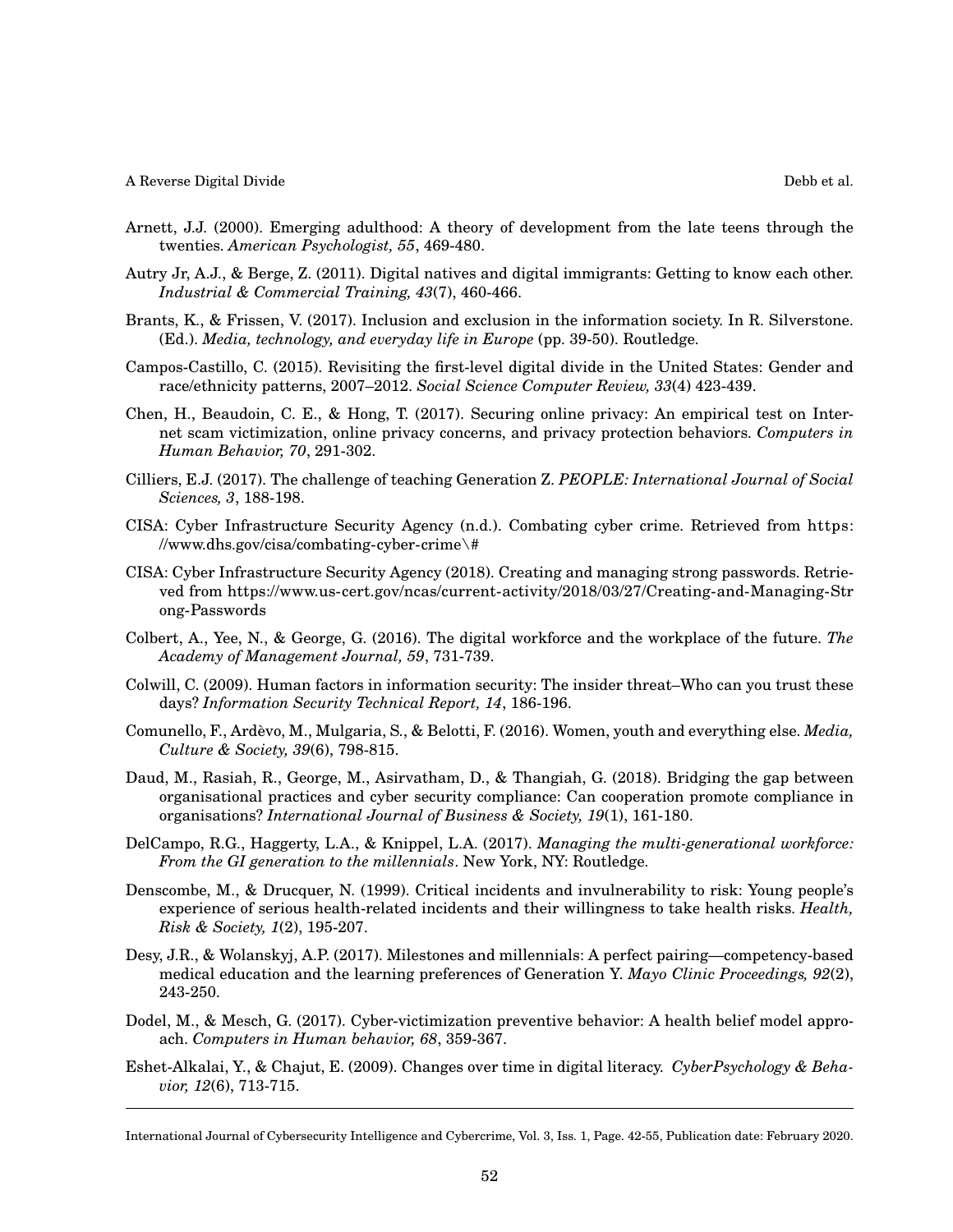- Farooq, A., Isoaho, J., Virtanen, S., & Isoaho, J. (2015, August). Information security awareness in Educational Institution: An analysis of students' individual factors. *Trustcom/BigDataSE/ISPA, 2015 IEEE*, 352-359.
- Fogel, J., & Nehmad, E. (2009). Internet social network communities: Risk taking, trust, and privacy concerns. *Computers in Human Behavior, 25*, 153-160.
- Goh, E. & Lee, C. (2018). A workforce to be reckoned with: The emerging pivotal Generation Z hospitality workforce. *International Journal of Hospitality Management, 73*, 20-28.
- Gurau, C. (2012). A life-stage analysis of consumer loyalty profile: Comparing Generation X and Millennial consumers. *Journal of Consumer Marketing, 29*(2), 103–113.
- Holderness, B. (2013). Toward bridging digital divides in rural (South) Africa. In D. Buckinghma & R. Willett (Eds.), *Digital generations: Children, young people, and new media* (pp. 251-272). New York, NY: Routledge.
- Hoppa, M. A. (2018). Automating ethical advice for cybersecurity decision-making. *Proceedings of the International Conference on Information and Knowledge Engineering (IKE)*, 170-171.
- Huang, D. L., Rau, P. L. P., & Salvendy, G. (2010). Perception of information security.*Behaviour & Information Technology, 29*, 221-232.
- Huang, D. L., Rau, P. L. P., Salvendy, G., Gao, F., & Zhou, J. (2011). Factors affecting perception of information security and their impacts on IT adoption and security practices. *International Journal of Human-Computer Studies, 69*, 870-883.
- Jenkins, J. L., Grimes, M., Proudfoot, J. G., & Lowry, P. B. (2014). Improving password cybersecurity through inexpensive and minimally invasive means: Detecting and deterring password reuse through keystroke-dynamics monitoring and just-in-time fear appeals. *Information Technology for Development, 20*(2), 196-213.
- Jeong, J.J., Mihelcic, J., Oliver, G., & Rudolph, C. (2019). Towards and improved understanding of human factors in cybersecurity (No. 2032). EasyChair. Retrieved from https://yahootechpulse.eas ychair.org/publications/preprint\_download/XRKm
- Jiří, B. (2016). The employees of Baby Boomers generation, Generation X, Generation Y, and Generation Z in seleceted Czech corporations as conceivers of development and competitiveness in their corporation. *Journal of Competitiveness, 8*(4), 105-123.
- Kennedy, T., Wellman, B., & Klement, K. (2003). Gendering the digital divide. *IT & Society, 1*(5), 72-96.
- Kim, E. B. (2014). Recommendations for information security awareness training for college students. *Information Management & Computer Security, 22*, 115-126.
- Krasnova, H., Spiekermann, S., Koroleva, K., & Hildebrand, T. (2010). Online social networks: Why we disclose. *Journal of Information Technology, 25*(2), 109-125.
- Lapsley, D. K., & Hill, P. L. (2010). Subjective invulnerability, optimism bias and adjustment in emerging adulthood. *Journal of Youth & Adolescence, 39*, 847–857.
- Li, L., He, W., Ash, I., Xu, L., Anwar, M., & Yuan, X. (2014). Does explicit information security policy affect employees' cyber security behavior? A pilot study. *Second International Conference on Enterprise Systems 2014*, 169-173.

International Journal of Cybersecurity Intelligence and Cybercrime, Vol. 3, Iss. 1, Page. 42-55, Publication date: February 2020.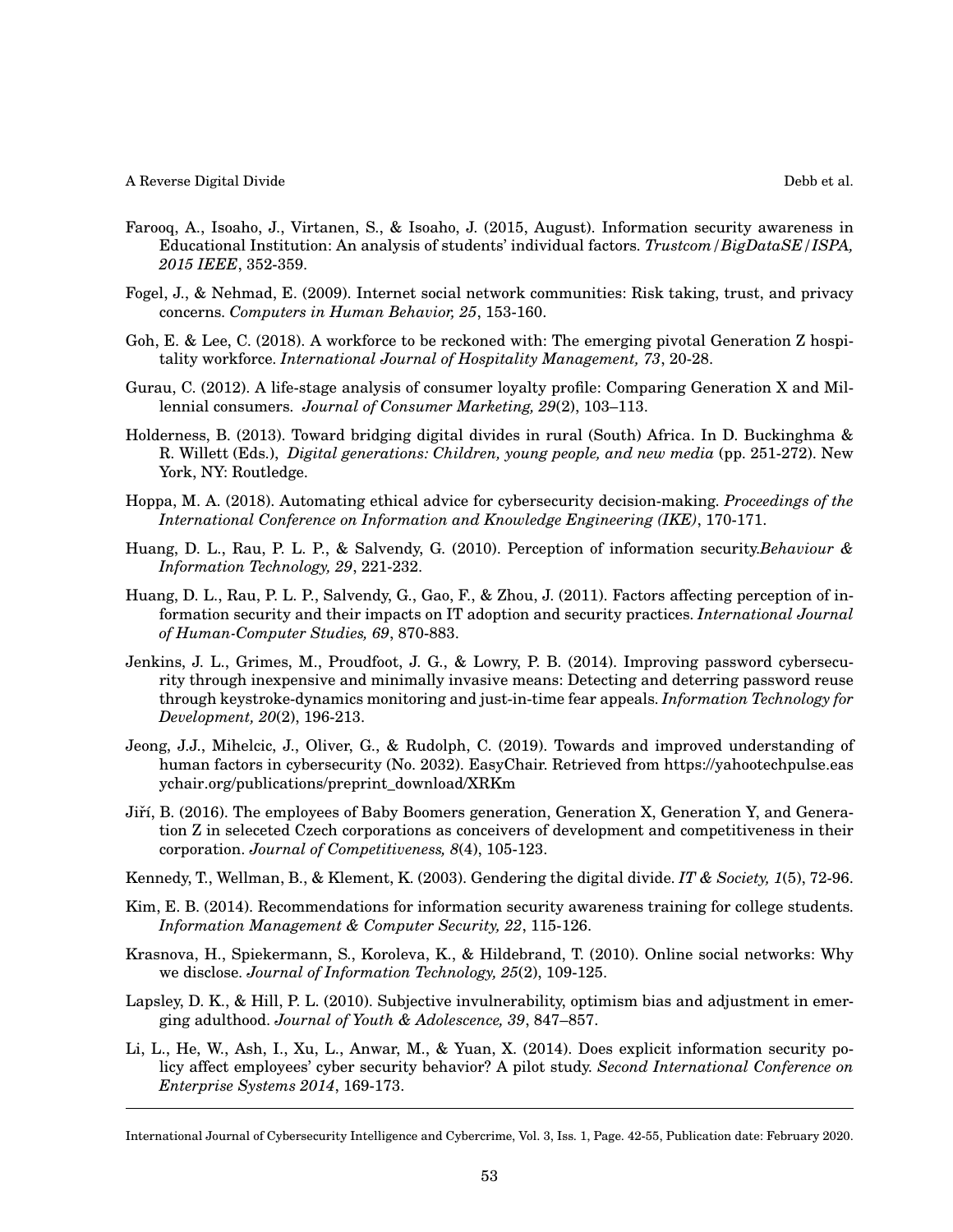- Li, L., He, W., Xu, L., Ash, I., Anwar, M., & Yuan, X. (2019). Investigating the impact of cybersecurity policy awareness on employees' cybersecurity behavior. *International Journal of Information Management, 45*, 13-19.
- Lissitsa, S., & Kol, O. (2016). Generation X vs. Generation Y–A decade of online shopping. *Journal of Retailing & Consumer Services, 31*, 304-312.
- Litt, E. (2013). Understanding social network site users' privacy tool use. *Computers in Human Behavior, 29*, 1649-1656.
- Meredith, S. (2018, April 10). Facebook-Cambridge Analytica: A timeline of the data hijacking scandal. Retrieved from https://www.cnbc.com/2018/04/10/facebook-cambridge-analytica-a-timeline-of-the -data-hijacking-scandal.html
- Mitnick, K. D., & Simon, W. L. (2002). *The art of deception: Controlling the human element of security*. Hoboken, NJ: John Wiley & Sons.
- Morton, LP. (2002). Targeting Generation Y. Public Relations Quarterly, 47(2), 46-48.
- Nagy, S. (2017). The impact of country of origin in mobile phone choice of Generation Y and Z. *Journal of Management & Training for Industries, 4*(2), 17-29.
- National Cyber Awareness System (n.d.). Alerts and tips. Retrieved from https://www.us-cert.gov/ncas
- Noble, SM., Haytko, DL., & Phillips, J. (2009). What drives college-age Generation Y consumers? *Journal of Business Research, 62*, 617-628.
- Norum, P.S., 2003. Examination of generational differences in household apparel expenditures. *Family Consumer Science Research Journal, 32*(1), 52–75.
- NPR (2015, February 13). Obama: Cyberspace is the new 'Wild West'. Retrieved from https://www.npr. org/sections/thetwo-way/2015/02/13/385960693/obama-to-urge-companies-to-share-data-on-cybe r-threats
- Parsons, K. M., Young, E., Butavicius, M. A., McCormac, A., Pattinson, M. R., & Jerram, C. (2015). The influence of organizational information security culture on information security decision making. *Journal of Cognitive Engineering & Decision Making, 9*, 117-129.
- Parsons, K., McCormac, A., Butavicius, M., Pattinson, M., & Jerram, C. (2014). Determining employee awareness using the human aspects of information security questionnaire (HAIS-Q). *Computers & Security, 42*, 165-176.
- Perrin, A. (2015). Social networking usage: 2005-2015. *Pew Research Center*. Retrieved from http: //www.pewinternet.org/2015/10/08/2015/Social-Networking-Usage-2005-2015/
- Prensky, M. (2001). Digital natives, digital immigrants. *On The Horizon, 9*(5), 1-6.
- Pratt, T. C. (2018). The myth of the tech-savvy teen and the clueless senior citizen: Revisiting technologybased victimization over the life course. *Criminal Justice Review, 43*(3), 360-369.
- Quan-Haase, A., Williams, C., Kicevski, M., Elueze, I., & Wellman, B. (2018). Dividing the grey divide: Deconstructing myths about older adults' online activities, skills, and attitudes. *American Behavioral Scientist, 62*(9), 1207-1228.

International Journal of Cybersecurity Intelligence and Cybercrime, Vol. 3, Iss. 1, Page. 42-55, Publication date: February 2020.